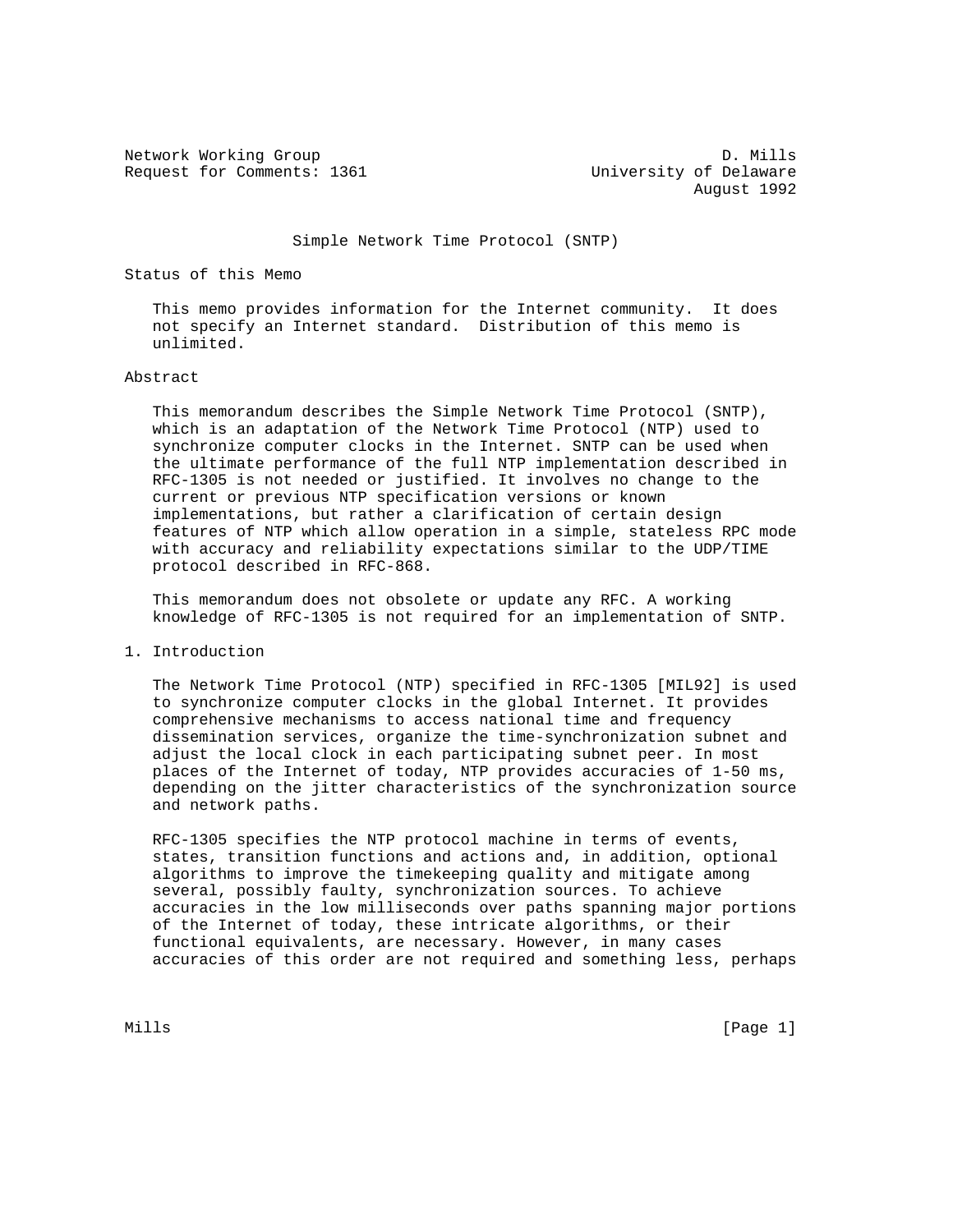in the order of one second, is sufficient. In such cases simpler protocols such as the Time Protocol [POS83], have been used for this purpose. These protocols usually involve a remote-procedure call (RPC) exchange where the client requests the time of day and the server returns it in seconds past some known reference epoch.

 NTP is designed for use by clients and servers with a wide range of capabilities and over a wide range of network delays and jitter characteristics. Most members of the Internet NTP synchronization subnet of today use software packages including the full suite of NTP options and algorithms, which are relatively complex, real-time applications. While the software has been ported to a wide variety of hardware platforms ranging from supercomputers to personal computers, its sheer size and complexity is not appropriate for many applications. Accordingly, it is useful to explore alternative access strategies using far simpler software appropriate for accuracy expectations in the order of a second.

 This memorandum describes the Simple Network Time Protocol (SNTP), which is a simplified access strategy for servers and clients using NTP as now specified and deployed in the Internet. There are no changes to the protocol or implementations now running or likely to be implemented in the near future. The access paradigm is identical to the UDP/Time Protocol and, in fact, it should be easily possible to adapt a UDP/Time client implementation, say for a personal computer, to operate using SNTP. Moreover, SNTP is also designed to operate in a dedicated server configuration including an integrated radio clock. With careful design and control of the various latencies in the system, which is practical in a dedicated design, it is possible to deliver time accurate to the order of microseconds.

 It is strongly recommended that SNTP be used only at the extremities of the synchronization subnet. SNTP clients should operate only at the leaves (highest stratum) of the subnet and in configurations where no SNTP client is dependent on another SNTP client for synchronization. SNTP servers should operate only at the root (stratum 1) of the subnet and then only in configurations where no other source of synchronization other than a reliable radio clock is available. The full degree of reliability ordinarily expected of primary servers is possible only using the redundant sources, diverse subnet paths and crafted algorithms of a full NTP implementation. This extends to the primary source of synchronization itself in the form of multiple radio clocks and backup paths to other primary servers should the radio clock fail or become faulty. Therefore, the use of SNTP rather than NTP in primary servers should be carefully considered.

Mills [Page 2]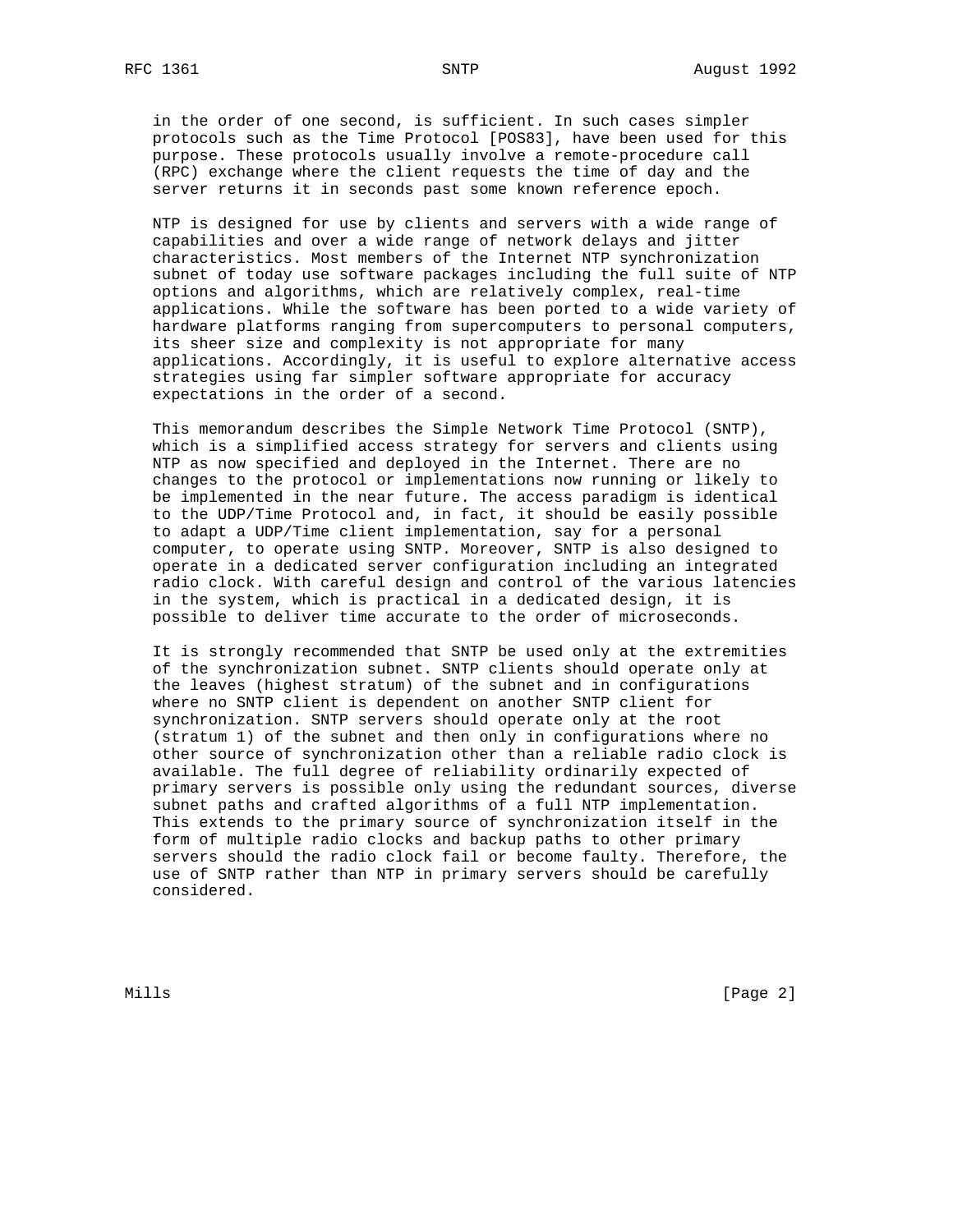## 2. NTP Timestamp Format

 SNTP uses the standard NTP timestamp format described in RFC-1305 and previous versions of that document. In conformance with standard Internet practice, NTP data are specified as integer or fixed-point quantities, with bits numbered in big-endian fashion from zero starting at the left, or high-order, position. Unless specified otherwise, all quantities are unsigned and may occupy the full field width with an implied zero preceding bit zero.

 Since NTP timestamps are cherished data and, in fact, represent the main product of the protocol, a special timestamp format has been established. NTP timestamps are represented as a 64-bit unsigned fixed-point number, in seconds relative to 0h on 1 January 1900. The integer part is in the first 32 bits and the fraction part in the last 32 bits. This format allows convenient multiple-precision arithmetic and conversion to Time Protocol representation (seconds), but does complicate the conversion to ICMP Timestamp message representation (milliseconds). The precision of this representation is about 200 picoseconds, which should be adequate for even the most exotic requirements.

 Note that since some time in 1968 the most significant bit (bit 0 of the integer part) has been set and that the 64-bit field will overflow some time in 2036. Should NTP or SNTP be in use in 2036, some external means will be necessary to qualify time relative to 1900 and time relative to 2036 (and other multiples of 136 years). Timestamped data requiring such qualification will be so precious that appropriate means should be readily available. There will exist a 200-picosecond interval, henceforth ignored, every 136 years when the 64-bit field will be zero, which by convention is interpreted as an invalid timestamp.

3. NTP Message Format

 Both NTP and SNTP are clients of the User Datagram Protocol (UDP) [POS83], which itself is a client of the Internet Protocol (IP) [DAR81]. The structure of the IP and UDP headers is described in the relevant specification documents and will not be described further in this memorandum. Following is a description of the SNTP message format, which follows the IP and UDP headers. The SNTP message format is identical to the NTP format described in RFC-1305, with the exception that some of the data fields are "canned," that is, initialized to prespecified values. The format of the NTP message data area, which immediately follows the UDP header, is shown below.

Mills [Page 3]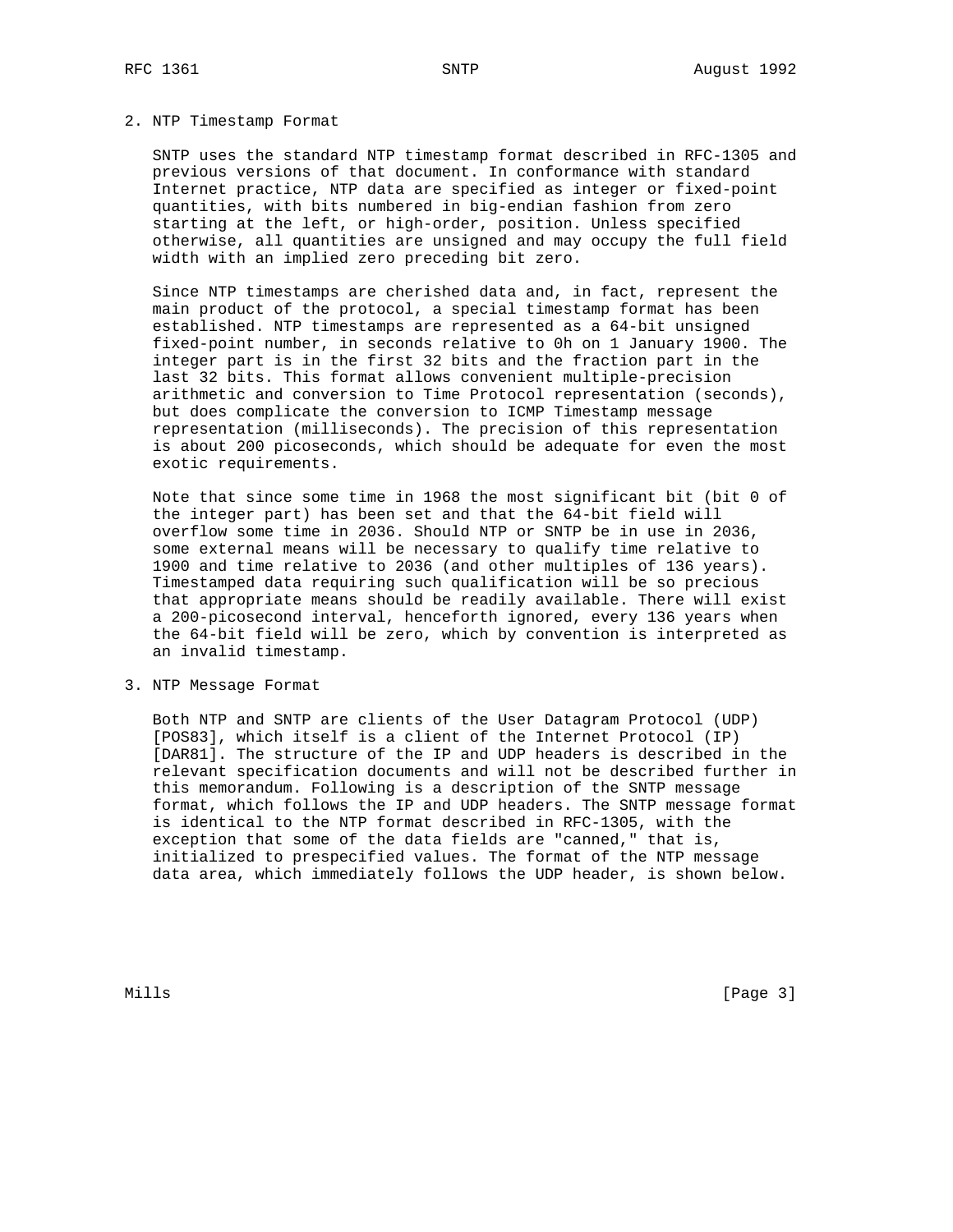1 2 3 0 1 2 3 4 5 6 7 8 9 0 1 2 3 4 5 6 7 8 9 0 1 2 3 4 5 6 7 8 9 0 1 +-+-+-+-+-+-+-+-+-+-+-+-+-+-+-+-+-+-+-+-+-+-+-+-+-+-+-+-+-+-+-+-+ |LI | VN | Mode | Stratum | Poll | Precision +-+-+-+-+-+-+-+-+-+-+-+-+-+-+-+-+-+-+-+-+-+-+-+-+-+-+-+-+-+-+-+-+ Root Delay +-+-+-+-+-+-+-+-+-+-+-+-+-+-+-+-+-+-+-+-+-+-+-+-+-+-+-+-+-+-+-+-+ Root Dispersion +-+-+-+-+-+-+-+-+-+-+-+-+-+-+-+-+-+-+-+-+-+-+-+-+-+-+-+-+-+-+-+-+ Reference Identifier +-+-+-+-+-+-+-+-+-+-+-+-+-+-+-+-+-+-+-+-+-+-+-+-+-+-+-+-+-+-+-+-+ | | Reference Timestamp (64) | | +-+-+-+-+-+-+-+-+-+-+-+-+-+-+-+-+-+-+-+-+-+-+-+-+-+-+-+-+-+-+-+-+ | | Originate Timestamp (64) | | +-+-+-+-+-+-+-+-+-+-+-+-+-+-+-+-+-+-+-+-+-+-+-+-+-+-+-+-+-+-+-+-+ | | Receive Timestamp (64) | | +-+-+-+-+-+-+-+-+-+-+-+-+-+-+-+-+-+-+-+-+-+-+-+-+-+-+-+-+-+-+-+-+ | | Transmit Timestamp (64) | | +-+-+-+-+-+-+-+-+-+-+-+-+-+-+-+-+-+-+-+-+-+-+-+-+-+-+-+-+-+-+-+-+ | | | | Authenticator (optional) (96) | | | | +-+-+-+-+-+-+-+-+-+-+-+-+-+-+-+-+-+-+-+-+-+-+-+-+-+-+-+-+-+-+-+-+

 As described in the next section, in SNTP most of these fields are initialized with prespecified data. For completeness, the function of each field is briefly summarized below.

 Leap Indicator (LI): This is a two-bit code warning of an impending leap second to be inserted/deleted in the last minute of the current day, with bit 0 and bit 1, respectively, coded as follows:

| T.T.            | Value | Meaning                                                                                                             |
|-----------------|-------|---------------------------------------------------------------------------------------------------------------------|
| 00<br>01<br>1 ດ |       | no warning<br>last minute has 61 seconds<br>last minute has 59 seconds)<br>alarm condition (clock not synchronized) |
|                 |       |                                                                                                                     |

Mills [Page 4]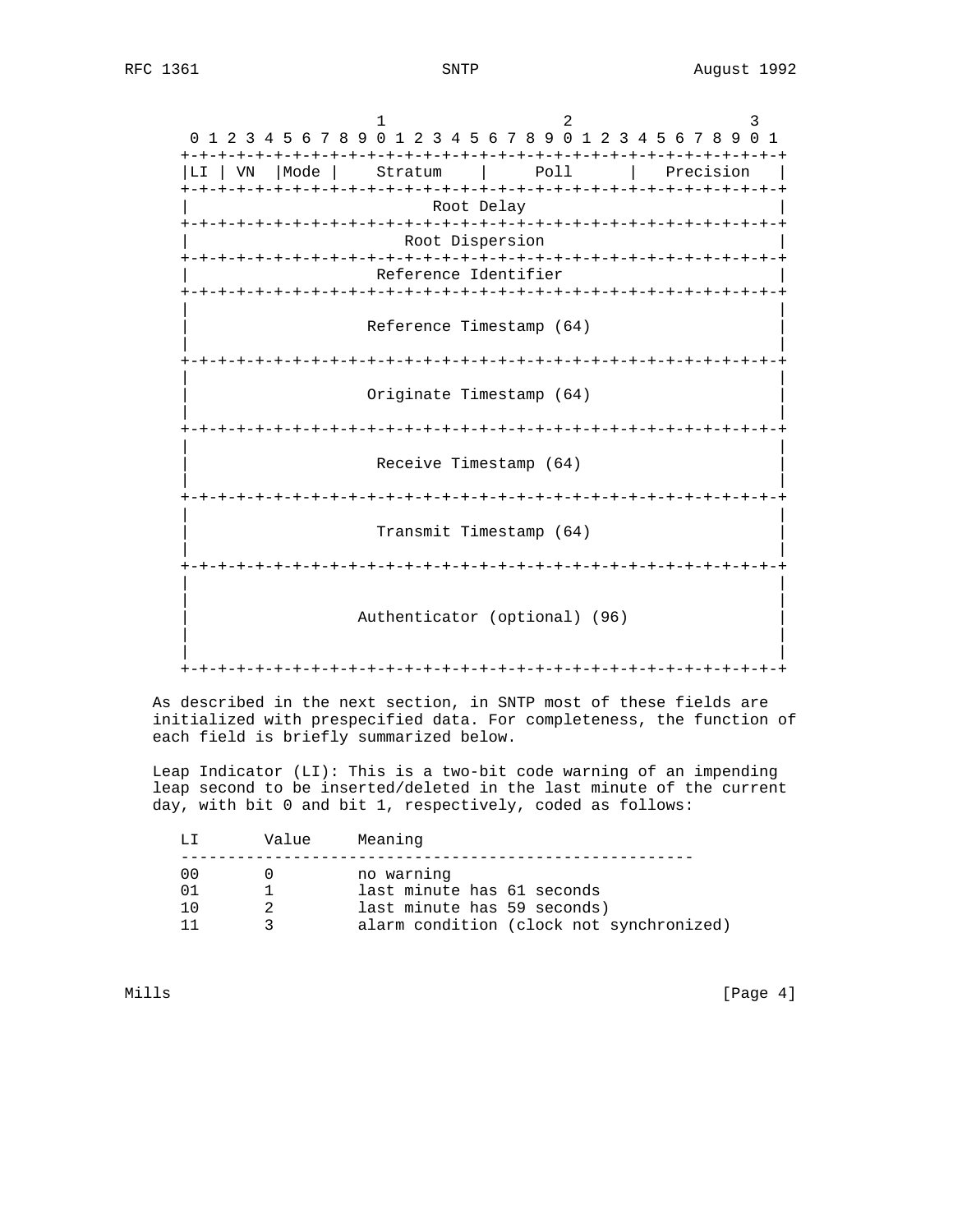Version Number (VN): This is a three-bit integer indicating the NTP version number, currently 3.

 Mode: This is a three-bit integer indicating the mode, with values defined as follows:

| Mode | Meaning                          |
|------|----------------------------------|
|      | reserved                         |
|      | symmetric active                 |
| 2    | symmetric passive                |
| 3    | client                           |
| 4    | server                           |
| 5    | broadcast                        |
| 6    | reserved for NTP control message |
|      | reserved for private use         |
|      |                                  |

The use of this field will be discussed in the next section.

 Stratum: This is a eight-bit integer indicating the stratum level of the local clock, with values defined as follows:

 Stratum Meaning ---------------------------------------------- 0 unspecified or unavailable 1 primary reference (e.g., radio clock) 2-15 secondary reference (via NTP or SNTP) 16-255 reserved

 Poll Interval: This is an eight-bit signed integer indicating the maximum interval between successive messages, in seconds to the nearest power of two. The values that normally appear in this field range from 6 to 10, inclusive.

 Precision: This is an eight-bit signed integer indicating the precision of the local clock, in seconds to the nearest power of two. The values that normally appear in this field range from -6 for mains-frequency clocks to -18 for microsecond clocks found in some workstations.

 Root Delay: This is a 32-bit signed fixed-point number indicating the total roundtrip delay to the primary reference source, in seconds with fraction point between bits 15 and 16. Note that this variable can take on both positive and negative values, depending on the relative time and frequency errors. The values that normally appear in this field range from negative values of a few milliseconds to positive values of several hundred milliseconds.

Mills [Page 5]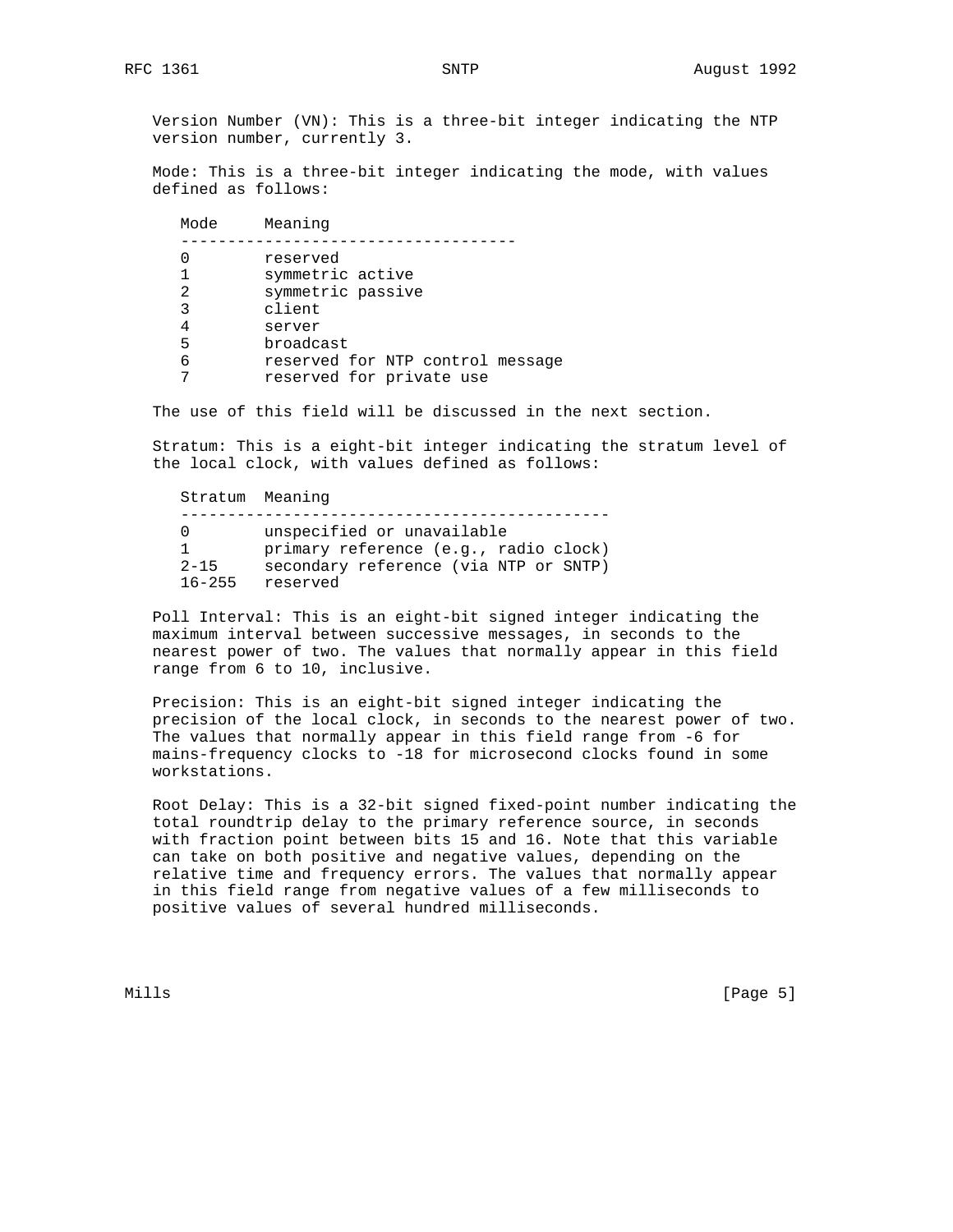Root Dispersion: This is a 32-bit unsigned fixed-point number indicating the maximum error relative to the primary reference source, in seconds with fraction point between bits 15 and 16. The values that normally appear in this field range from zero to several hundred milliseconds.

 Reference Clock Identifier: This is a 32-bit code identifying the particular reference clock. In the case of stratum 0 (unspecified) or stratum 1 (primary reference), this is a four-octet, left-justified, zero-padded ASCII string. While not enumerated as part of the NTP specification, the following are representative ASCII identifiers:

| Stratum Code Meaning |             |                                                                                                                                                                                                         |  |
|----------------------|-------------|---------------------------------------------------------------------------------------------------------------------------------------------------------------------------------------------------------|--|
| $\Omega$             | ascii       | generic time service other than NTP, such as ACTS<br>(Automated Computer Time Service), TIME (UDP/Time<br>Protocol), TSP (TSP Unix time protocol), DTSS<br>(Digital Time Synchronization Service), etc. |  |
|                      | ATOM        | calibrated atomic clock                                                                                                                                                                                 |  |
| 1                    | VLF         | VLF radio (OMEGA, etc.)                                                                                                                                                                                 |  |
| 1                    | callsign    | Generic radio                                                                                                                                                                                           |  |
|                      | LORC        | LORAN-C radionavigation system                                                                                                                                                                          |  |
| 1                    | <b>GOES</b> | Geostationary Operational Environmental Satellite                                                                                                                                                       |  |
|                      | <b>GPS</b>  | Global Positioning Service                                                                                                                                                                              |  |
| $\overline{2}$       | address     | secondary reference (four-octet Internet address of<br>the NTP server)                                                                                                                                  |  |

 Reference Timestamp: This is the local time at which the local clock was last set or corrected, in 64-bit timestamp format.

 Originate Timestamp: This is the local time at which the request departed the client for the server, in 64-bit timestamp format.

 Receive Timestamp: This is the local time at which the request arrived at the server, in 64-bit timestamp format.

 Transmit Timestamp: This is the local time at which the reply departed the server for the client, in 64-bit timestamp format.

 Authenticator (optional): When the NTP authentication mechanism is implemented, this contains the authenticator information defined in Appendix C of RFC-1305. In SNTP this field is ignored for incoming messages and is not generated for outgoing messages.

Mills [Page 6] [Page 6] [Page 6] [Page 6] [Page 6] [Page 6] [Page 6] [Page 6] [Page 6] [Page 6] [Page 6] [Page 6] [Page 6] [Page 6] [Page 6] [Page 6] [Page 6] [Page 6] [Page 6] [Page 6] [Page 6] [Page 6] [Page 6] [Page 6]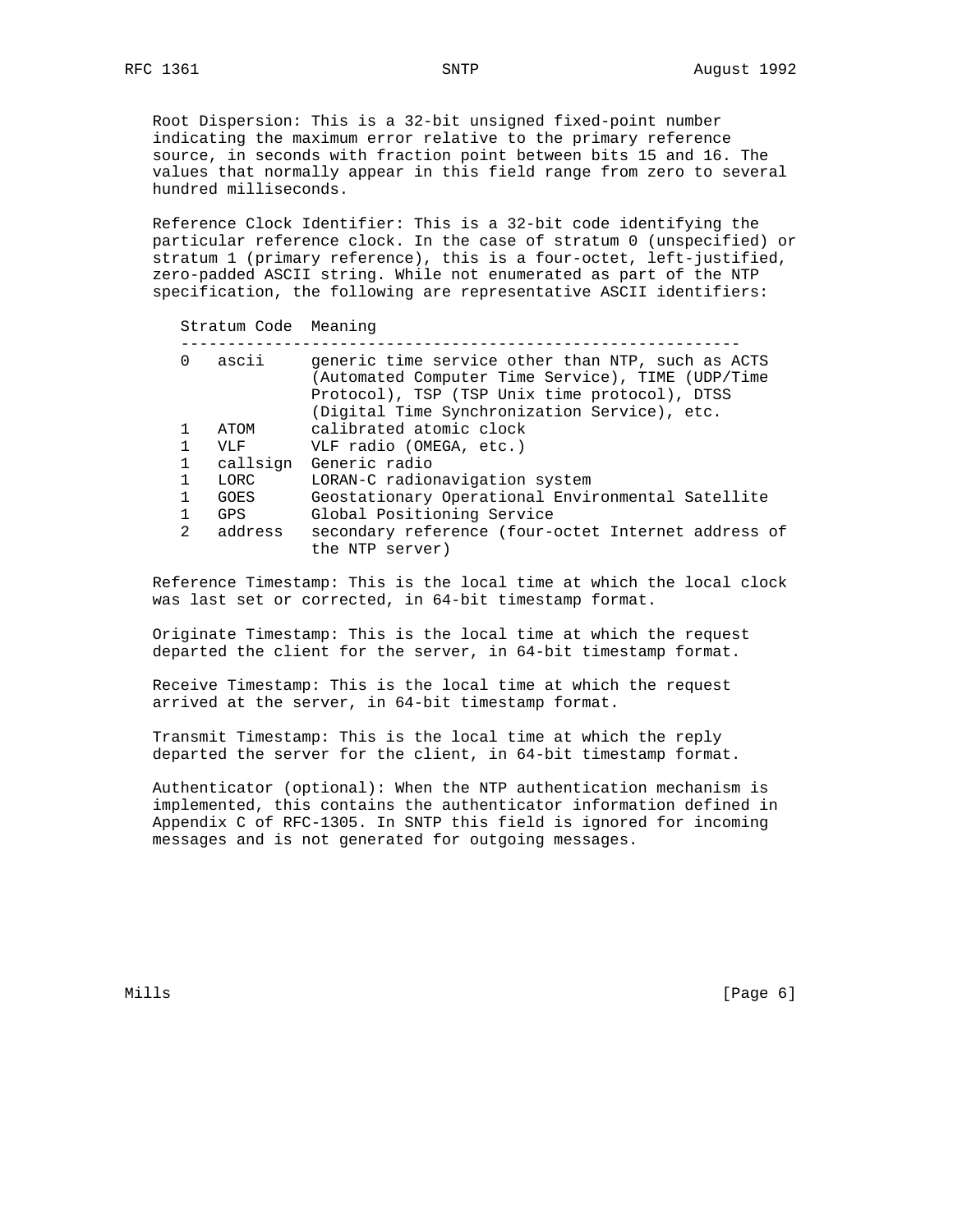## 4. SNTP Client Operations

 The model for an SNTP client operating with either an NTP or SNTP server is a RPC client with no persistent state. The client initializes the SNTP message header, sends the message to the server and strips the time of day from the reply. For this purpose all of the message-header fields shown above are set to zero, except the first octet. In this octet the Leap Indicator is set to zero (no warning) and the Mode to 3 (client). The Version Number must agree with the software version of the NTP or SNTP server; however, NTP Version 3 (RFC-1305) servers will also accept Version 2 (RFC-1119) and Version 1 (RFC-1059) messages, while NTP Version 2 servers will also accept NTP Version 1 messages. Version 0 (original NTP described in RFC-959) messages are no longer supported. Since there are NTP servers of all three versions operating in the Internet of today, it is recommended that the Version Number field be set to one.

 The server reply includes all the fields described above; however, in SNTP only the Transmit Timestamp has explicit meaning. The integer part of this field contains the server time of day in the same format as the Time Protocol. While the fraction part of this field will usually be valid, the accuracy achieved with the SNTP mode of access probably does not justify its use.

 The following table is a summary of the SNTP client operations. There are three recommended error checks shown in the table. In all NTP versions, if the Leap Indicator field is 3 or the Transmit Timestamp is zero (unsynchronized), the server has never synchronized or not synchronized to a valid timing source within the last 24 hours. If the Stratum field is 0 (unspecified or unavailable), the server has never synchronized, has lost reachability with all timing sources or is synchronized by some protocol other than NTP. Whether to believe the transmit timestamp or not in this case is at the discretion of the client implementation.

Mills [Page 7] [Page 7] [Page 7] [Page 7] [Page 7] [Page 7] [Page 7] [Page 7] [Page 7] [Page 7] [Page 7] [Page 7] [Page 7] [Page 7] [Page 7] [Page 7] [Page 7] [Page 7] [Page 7] [Page 7] [Page 7] [Page 7] [Page 7] [Page 7]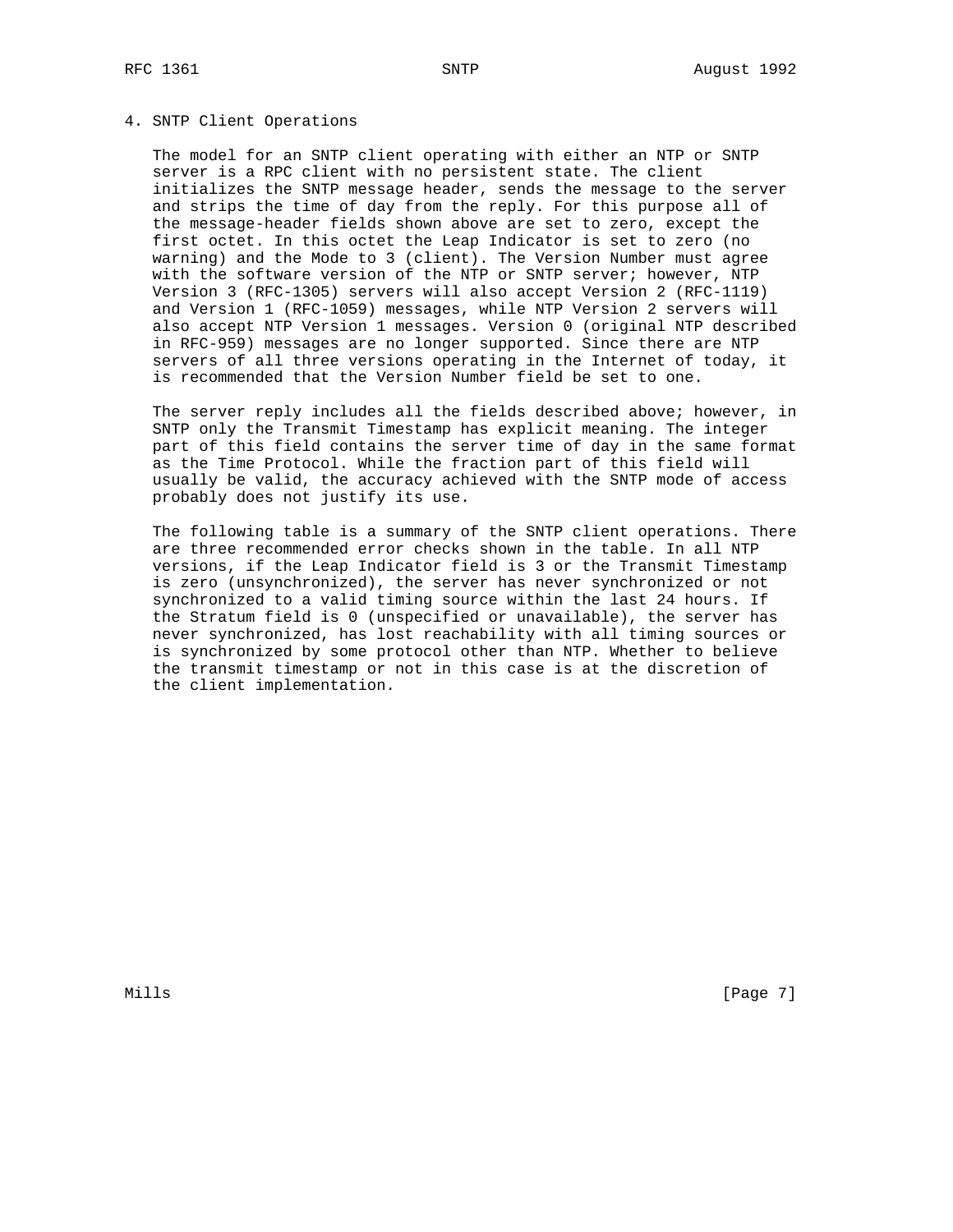| Field Name           | Request    | Reply                               |
|----------------------|------------|-------------------------------------|
| Leap Indicator (LI)  | $\Omega$   | if 3 (unsynchronized),<br>disregard |
| Version Number (VN)  | (see text) | ignore                              |
| Mode                 | 3 (client) | ignore                              |
| Stratum              | 0          | if 0 (unspecified),                 |
|                      |            | disregard                           |
| Poll                 |            | ignore                              |
| Precision            |            | ignore                              |
| Root Delay           |            | ignore                              |
| Root Dispersion      |            | ignore                              |
| Reference Identifier | 0          | ignore                              |
| Reference Timestamp  | 0          | ignore                              |
| Originate Timestamp  | 0          | ignore                              |
| Receive Timestamp    | 0          | ignore                              |
| Transmit Timestamp   | 0          | time of day (seconds only);         |
|                      |            | if 0 (unsynchronized),              |
|                      |            | disregard                           |
| Authenticator        | (not used) | ignore                              |
|                      |            |                                     |

5. SNTP Server Operations

 The model for an SNTP server operating with either an NTP or SNTP client is an RPC server with no persistent state. The SNTP server ignores all header fields except the first octet, modifies certain fields and returns the message to the sender. Since an SNTP server ordinarily does not implement the full set of NTP algorithms intended to support the highest quality service, it is recommended that an SNTP server be operated only in conjunction with a source of outside synchronization, such as a radio clock. In this case the server always operates at stratum 1.

 The first octet is interpreted as follows. The Leap Indicator and Version Number fields are ignored. Optionally, messages with version numbers other than 1, 2, or 3 can be discarded. For primary servers connected to a functioning radio clock, the Leap Indicator field is set to zero and the Stratum field is set to one in the reply. otherwise, these fields are set to 3 and zero, respectively. In any case the Version Number and Poll fields are copied intact to the reply message header. If The Mode field is set to 3 (client), it is changed to 4 (server) in the reply; otherwise, this field is set to 2 (symmetric passive).

 The Stratum field is set to reflect the maximum reading error of the local clock. For all practical cases it is computed as the negative of the number of significant bits to the right of the decimal point in the NTP timestamp format. The Root Delay and Root Dispersion

Mills **Example 20** (Page 8)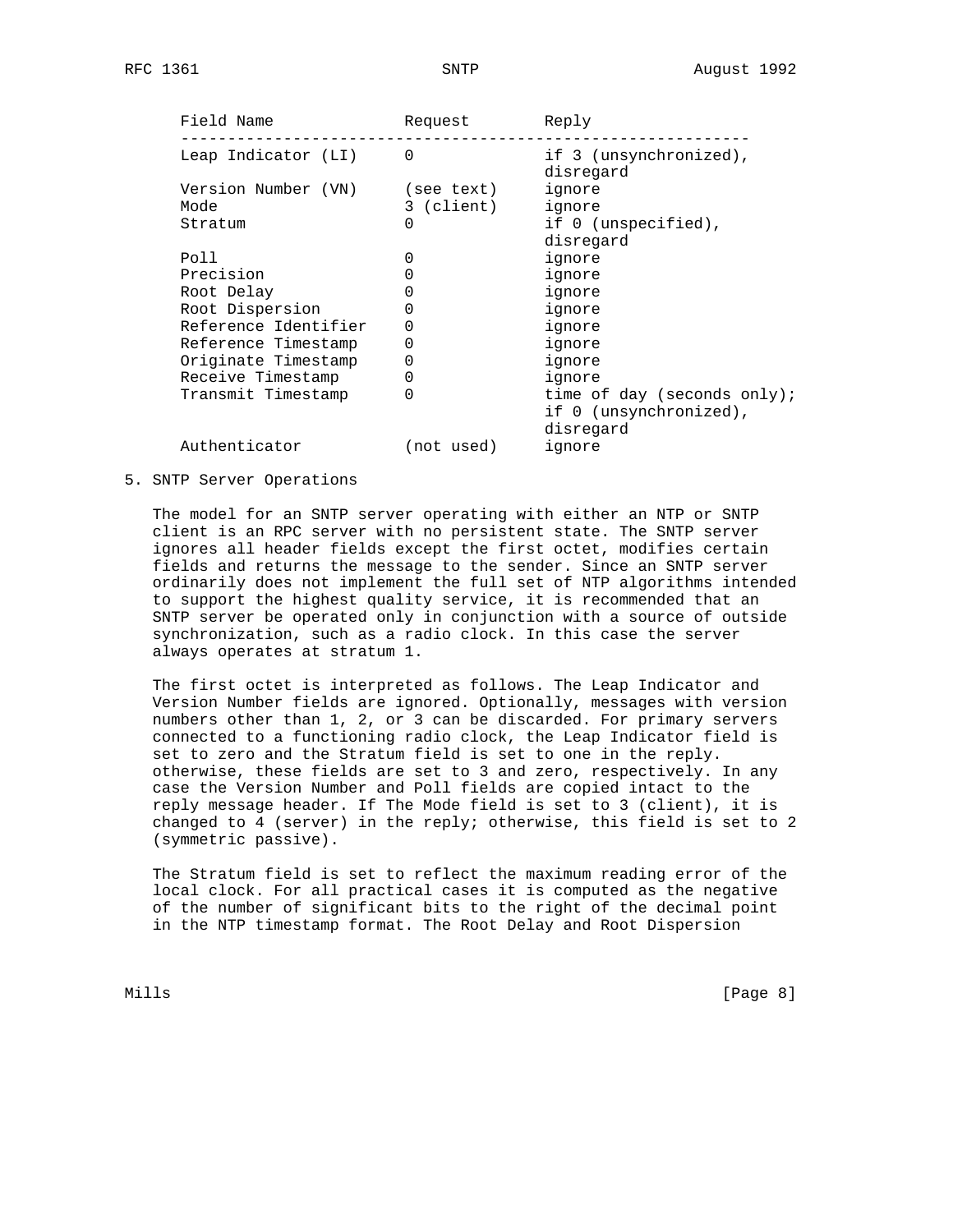fields are set to zero for a primary server; optionally, the Root Dispersion can be set to a value corresponding to the expected (constant) maximum expected error of the primary reference source. The Reference Identifier is set to designate the primary reference source, as indicated in the table above. If this information is unspecified or unavailable, the field is set to zero.

 The timestamp fields are set as follows. The Reference Timestamp, Receive Timestamp and Transmit Timestamp fields are set to the time of day at the server. The Originate Timestamp field is copied unchanged from the request. The following table summarizes these actions.

| Field Name           | Request    | Reply                                        |
|----------------------|------------|----------------------------------------------|
| Leap Indicator (LI)  | ignore     | $0 \text{ (normal)}$ , 3<br>(unsynchronized) |
| Version Number (VN)  | ignore     | copied from request                          |
| Mode                 | (see text) | (see text)                                   |
| Stratum              | ignore     | server stratum (1)                           |
| Poll                 | ignore     | copied from request                          |
| Precision            | ignore     | server precision                             |
| Root Delay           | ignore     | 0                                            |
| Root Dispersion      | ignore     | $0$ (see text)                               |
| Reference Identifier | ignore     | source identifier or 0                       |
| Reference Timestamp  | ignore     | time of day or 0                             |
| Originate Timestamp  | ignore     | copied from request                          |
| Receive Timestamp    | ignore     | time of day or 0                             |
| Transmit Timestamp   | ignore     | time of day or 0                             |
| Authenticator        | ignore     | (not used)                                   |
|                      |            |                                              |

## 6. References

 [DAR81] Postel, J., "Internet Protocol - DARPA Internet Program Protocol Specification", RFC 791, DARPA, September 1981.

 [MIL92] Mills, D., "Network Time Protocol (Version 3) Specification, Implementation and Analysis", RFC 1305, University of Delaware, March 1992.

 [POS80] Postel, J., "User Datagram Protocol", RFC 768, USC/Information Sciences Institute, August 1980.

 [POS83] Postel, J., and K. Harrenstien, "Time Protocol", RFC 868, USC/Information Sciences Institute, SRI, May 1983.

Mills [Page 9]